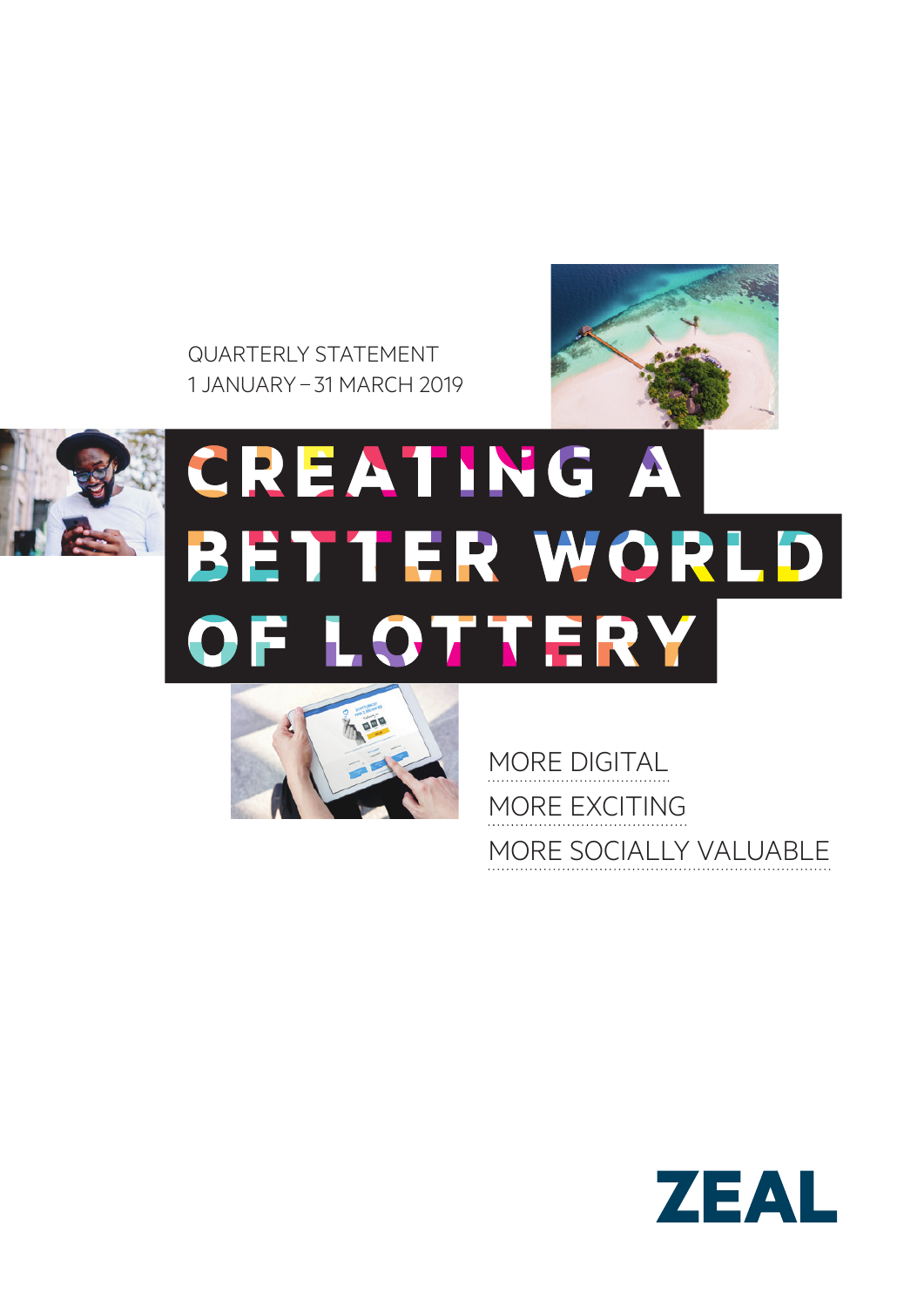

ZEAL is an innovative, international digital lottery group.

With 20 years' experience in the lottery sector, our vision is to create a better world of lottery; one that is more digital, more exciting and more socially valuable.

Founded in 1999, we are a house of lottery brands currently operating across: lottery betting and Instant Win Games (Tipp24 and myLotto24), primary and social lottery operation (Lottovate), and lottery venture capital (ZEAL Ventures).

We have more than 3.9 million customers globally across the Group. We are headquartered in London and our shares are listed on the Prime Standard of the Frankfurt Stock Exchange. Since our incorporation, we have generated stakes of more than €3bn, and paid out more than €1.5bn in prizes.

# **CONTENTS**

- **02** Q1 2019 at a glance
- **04** Business Review
- **05** Financial Review
- **08** Selected Notes
- **10** Financial Statements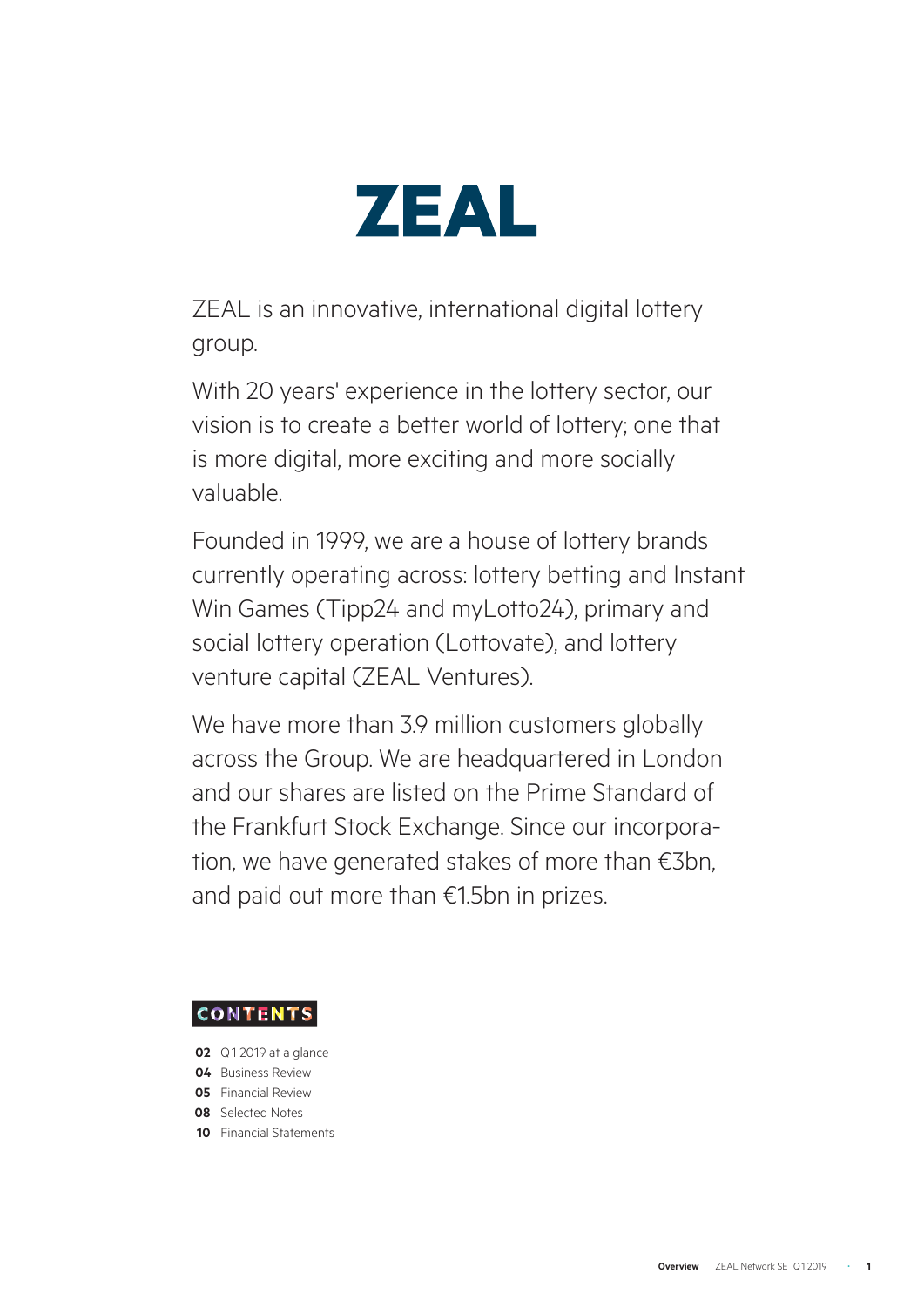# Q1 2019 AT A GLANCE



€37.4m TOTAL OPERATING PERFORMANCE (Q1 2018: €39.8M)

€102.1m NET CASH (Q1 2018: €75.0M)

€62.5m **STAKES** (Q1 2018: €63.0M)

€11.6m ADJUSTED EBIT (Q1 2018: €9.2M)

€0.83

 $($  Q1 2018: €0.75<sup>1</sup>)

EARNINGS PER SHARE

€36.5m REVENUE (Q1 2018: €38.7M)

€9.8m STATUTORY EBIT (Q1 2018: €9.2M)

€57.47 AVERAGE BILLINGS PER USER (Q1 2018: €58.02)

389k MONTHLY ACTIVE USERS (Q1 2018: 392K)

*¹ EPS has been restated as a result of the restatement of the loss on financial assets from other comprehensive income to results from financing and investing activities. Further details can be found on page 9. In line with the requirements of IFRS, the 2018 EPS has also been restated for the impact of the purchase of treasury shares by the Group in July 2018.* 

Definitions of the financial measurements disclosed above can be found on page 23 of the 2018 Annual Report. With the exception of net cash,<br>there has been no change in definitions since the issue of the 2018 Annual Report exclude current provisions and current lease liabilities from the net cash number. The definition has been updated to provide readers with a better *understanding of the cash available to the Group.*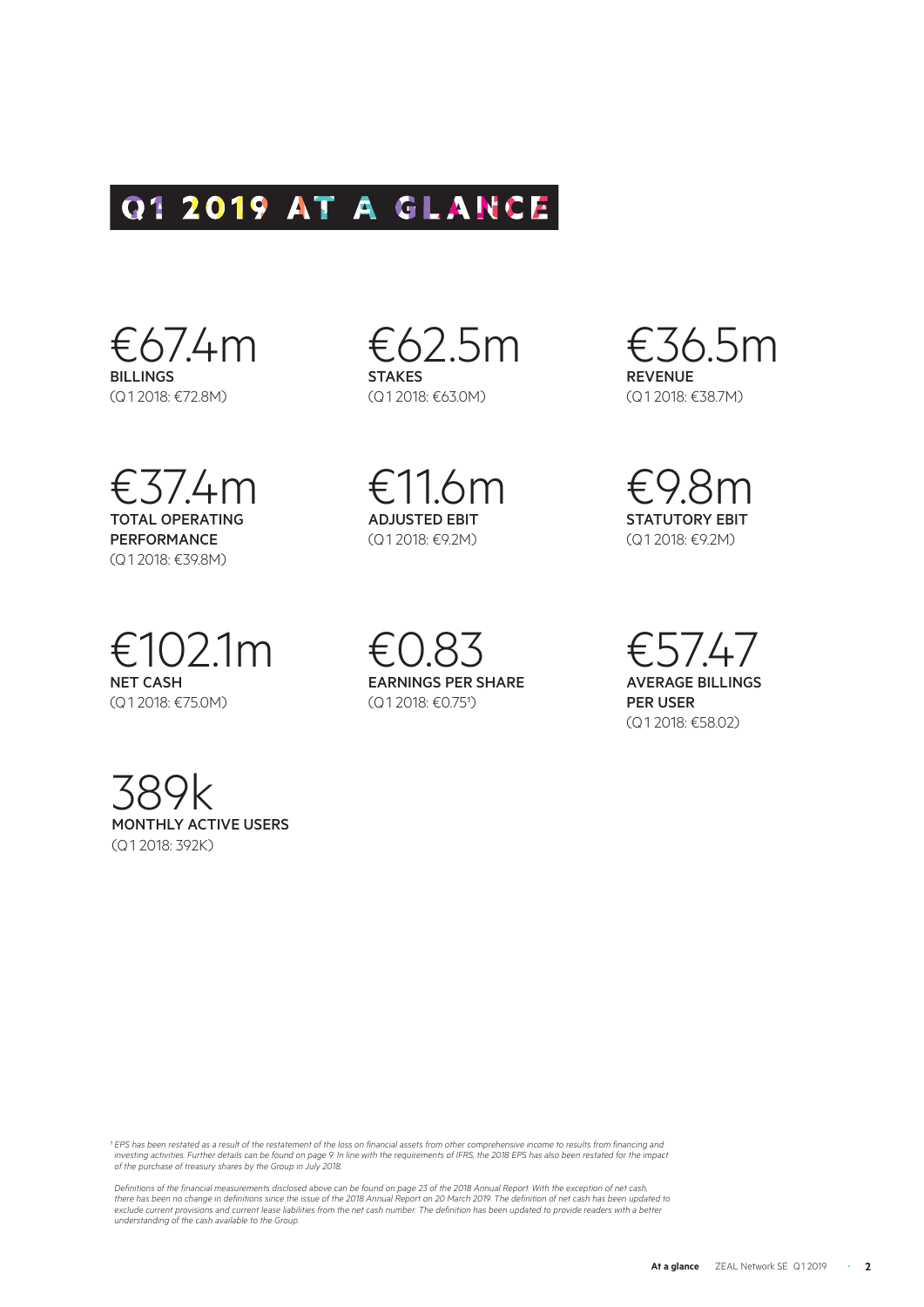

#### **STATUTORY REVENUE1** in �m



#### **STATUTORY TOTAL OPERATING PERFORMANCE** in €m



#### **STATUTORY EBIT** in €m



**NET PROFIT** in �m



 $2018$  2019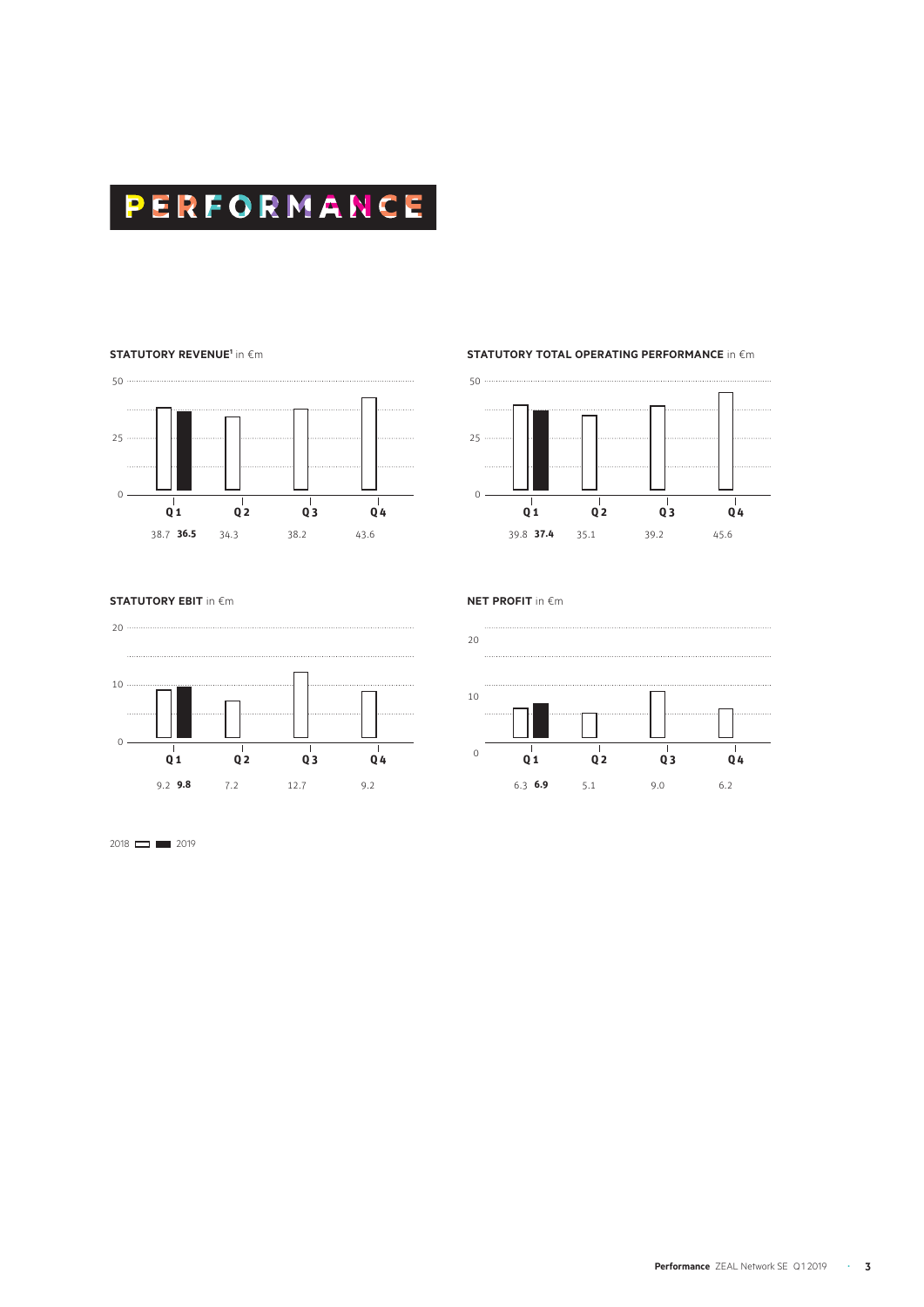# BUSINESS REVIEW

We have had a solid start to 2019 as we continue to progress towards our reunification with Lotto24 AG ('Lotto24') and the transformation of our core German business to digital lottery brokerage.

We have delivered a positive EBIT performance, further improved our net cash position, and reduced our cost base by €4.9m before exceptional items – a reduction of 16%. This included a €2.2m reduction in personnel expenses and €3.0m reduction in other operating expenses such as consulting services and hedging, which was offset by a €0.3m increase in depreciation expense as a result of the adoption of IFRS 16. We expect to further implement synergies and reduce our costs before exceptional items during 2019 as we prepare to transform our business.

The first quarter of 2019 is the first reporting period following the closure of Lotto Network Limited ('Lotto Network') and our Spanish consumer-facing Ventura24 S.L.U. ('Ventura24') business in November and December 2018, respectively. This, coupled with a lower number of large jackpots in the first three months of the year, has had a negative impact on billings, revenue and Total Operating Performance (TOP<sup>1</sup>).

#### We delivered:

- Billings of €67.4m; down 7.4% year-on-year (2018: €72.8m); down 1.6% on a like-for-like² basis
- Revenue of €36.5m; down 5.8% year-on-year (2018: €38.7m); down 3.5% on a like-for-like basis
- TOP of €37.4m; down 6.2% year-on-year (2018: €39.8m)
- Adjusted EBIT of €11.6m; up 26.3% year-on-year  $(2018.602m)$
- Statutory EBIT of €9.8m; up 6.7% year-on-year (2018: €9.2m)
- Net cash of €102.1m; up 36.2% year-on-year (2018: €75.0m)

Building on the positive trend developed in recent years, we delivered 182k new registered customers for the Group and its partners – a 30% increase year-on-year (2018: 140k). Average Billings Per User in our lottery betting segment were broadly maintained year-on-year at €57.47 (2018: €58.02).

We continued to develop our lottery-related start-up investment portfolio. Following our initial investment in 2018, in March 2019, we increased our stake in subscription-based lottery syndicate business, Cloud Canyon Limited ('Wshful'). We invested an additional €350k to acquire a further 15% of the business – taking our holding to 20% – after seeing positive early traction. Wshful will use our the funds to scale-test.

We continue to make progress on our takeover of Lotto24. 93.04% of Lotto24 shareholders accepted our offer, and we expect to formally reunite our businesses on 14 May 2019.

#### **ONGOING LEGAL AND REGULATORY MATTERS**

The principal legal and regulatory matters affecting the Group are included in the 2018 Annual Report. There have been no material changes to the status of these matters since the date of approval of the 2018 Annual Report.

#### **TAX MATTERS AND CONTINGENT LIABILITIES**

There have been no material changes in the status of the tax matters reported in the 2018 Annual Report. The Directors continue to closely monitor any changes in areas where a contingent liability has been previously disclosed. As disclosed on page 117 of the 2018 Annual Report, there is significant uncertainty as to whether VAT is due in respect of certain services provided by the myLotto24 Sub-Group. The potential financial impact at 31 March 2019 is €70.3m (31 December 2018 €64.6m).

#### **OUTLOOK AND DIVIDEND**

As described in our 2018 Annual Report, in view of the special situation created by the Lotto24 transaction and the transformation of our core German business model later in 2019, we do not intend to provide any financial guidance at this point in time and we are currently reviewing our dividend policy for 2019.

*¹ TOP is the sum of Revenue and Other Operating Income as disclosed in the interim consolidated income statement on page 10.* 

*² Like-for-like excludes the 2018 comparative information for Lotto Network Limited and the consumer-facing business of Ventura24 in order to provide comparable information relating to the ongoing business.*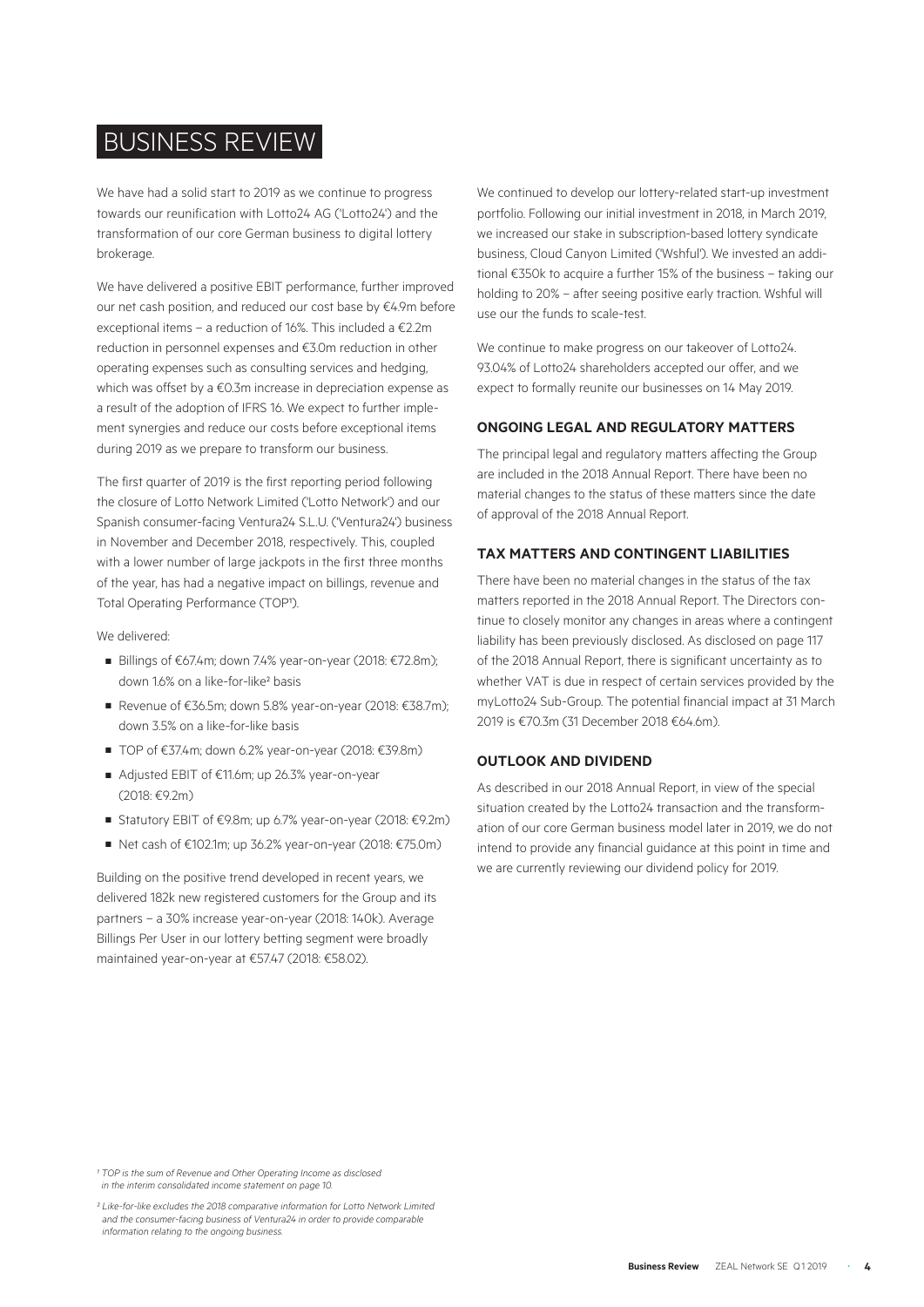# FINANCIAL REVIEW

Summary financial results and key performance indicators:

|                                                    | Q1 2019   | Q1 2018   |
|----------------------------------------------------|-----------|-----------|
| in $\epsilon$ k                                    |           |           |
| <b>Summary financial results</b>                   |           |           |
| Revenue                                            | 36,462    | 38,700    |
| <b>Total Operating Performance (TOP)</b>           | 37,373    | 39,830    |
| Personnel expenses                                 | (5,508)   | (7, 741)  |
| Other operating expenses                           | (19, 511) | (22, 481) |
| Marketing expenses                                 | (5, 157)  | (4, 669)  |
| Direct costs of operations                         | (10, 648) | (11,601)  |
| Other costs of operations                          | (3,706)   | (6,211)   |
| <b>Adjusted EBIT</b>                               | 11,568    | 9,159     |
| Exceptional items                                  | (1,792)   |           |
| <b>EBIT</b>                                        | 9,776     | 9,159     |
| <b>Key Performance Indicators</b>                  |           |           |
| Billings                                           | 67,369    | 72,751    |
| <b>Stakes</b>                                      | 62,527    | 62,999    |
| Normalised revenue                                 | 35,055    | 39,206    |
| Normalised adjusted EBIT                           | 10,196    | 10,244    |
| Earnings per share (€) <sup>1</sup>                | 0.83      | 0.75      |
| Net cash position <sup>2</sup>                     | 102,132   | 74,999    |
| Cash inflow from operating activities <sup>3</sup> | 2,994     | 6,553     |
| Cash used in investing activities                  | (3,349)   | (226)     |
| Cash used in financing activities                  | (494)     |           |

<sup>1</sup> EPS has been restated as a result of the restatement of the loss on financial assets from other comprehensive income

*to results from financing and investing activities. Further details can be found on page 9. In line with the requirements* 

*of IFRS, the 2018 EPS has also been restated for the impact of the purchase of treasury shares by the Group in July 2018. ² Due to the implementation of a new ILS structure, the hedging reserve has decreased from €30,000k* 

*as at 31 March 2018 to \$24,000k (€21,390k) as at 31 March 2019.* 

*³ The 2018 comparative has been restated. Further details can be found on page 9.* 

# REVENUE AND TOTAL OPERATING PERFORMANCE

Revenue for the three-month period ended 31 March 2019 decreased by €2,238k to €36,462k (2018: €38,700k). TOP for the three-month period ended 31 March 2019 decreased by €2,457k to €37,373k (2018: €39,830k).

The decrease in revenue and TOP is primarily driven by the decline in the average jackpot offered on Deutsche Lotto-und-Totoblock ('DLTB') products in the first quarter of 2019 compared to the first quarter of 2018. Additionally, the closure of Lotto Network and the Ventura24 consumer facing brokerage ('B2C') business in November and December 2018, respectively contributed €960k to the revenue reduction and €967k to the TOP reduction.

Fluctuations in revenue and other operating income are expected based on the timing of jackpot wins.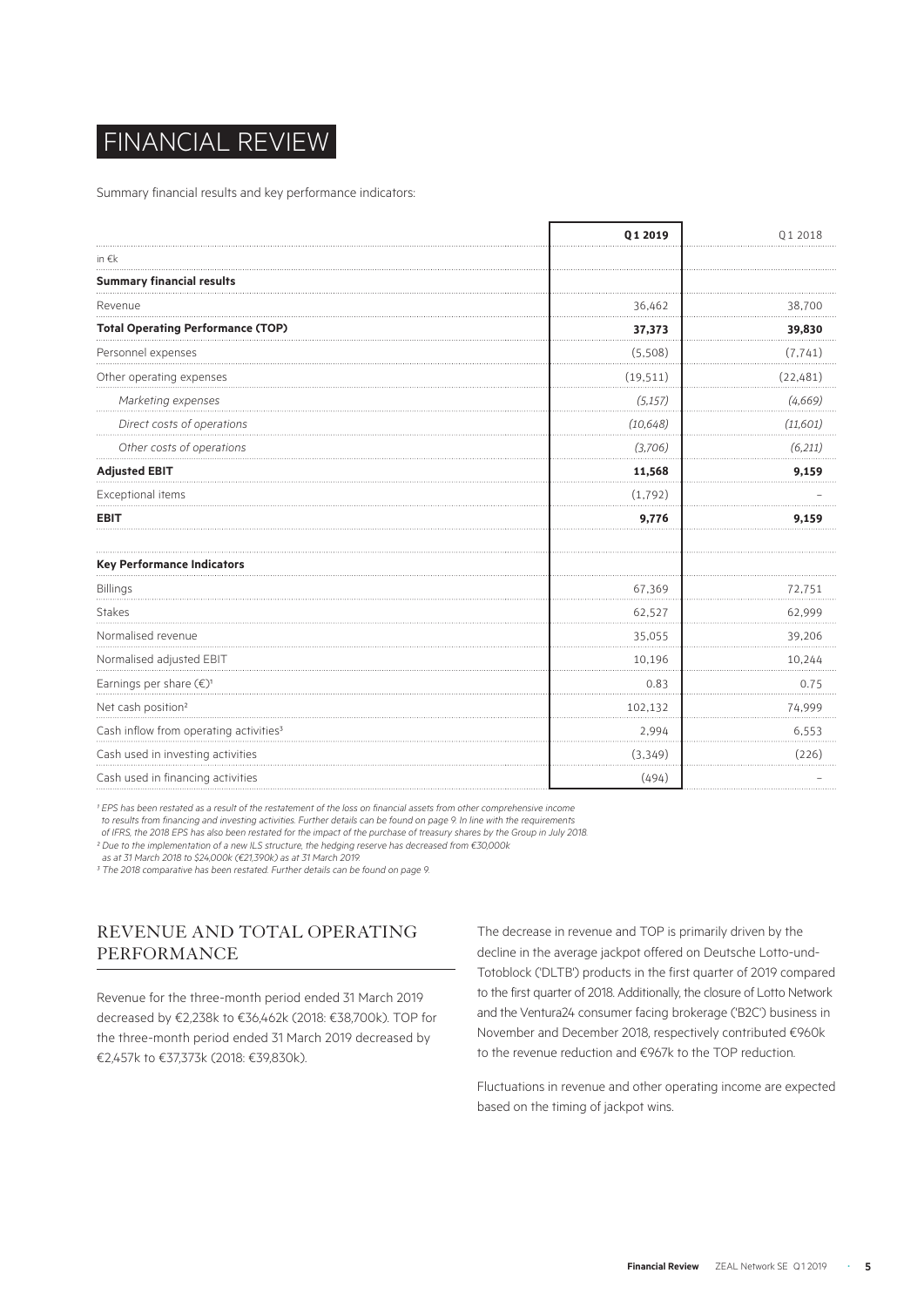## PERSONNEL EXPENSES

Personnel expenses for the three-month period ended 31 March 2019 decreased by €2,233k to €5,508k (2018: €7,741k). The movement is due to the fall in average number of full time equivalent (FTE) employees from 272 to 192. The fall in headcount was mainly driven by the Group wide restructuring which took place in Q4 2018 in preparation for the Lotto24 acquisition and the closure of the Ventura24 B2C business.

# OTHER OPERATING EXPENSES

Other operating expenses for the three-month period ended 31 March 2019 decreased by €2,970k to €19,511k (2018: €22,481k). The most significant contributory factors were:

- Increase in marketing expenses of €488k. The increased investment in marketing is consistent with our strategy to drive customer acquisition and internationalisation. This investment has contributed to an additional 182k new registered customers for the Group and our partners during the quarter; an increase of 30% compared to the prior period (2018:  $140k$
- Decrease in direct costs of operations of €953k, which is mainly due to a €871k decrease in the cost of physically hedged tickets due to fewer hedged draws compared to the prior period.
- Decrease in other costs of operations of €2,505k, which is primarily driven by a €1,503k decrease in legal and advisory costs, a €406k reduction in rental costs as a result of the adoption of IFRS 16, a €189k decrease in freelancer costs and a €194k decrease in outsourcing costs. The remaining movement is due to various immaterial decreases in other line items.

# EXCEPTIONAL ITEMS

Exceptional items for the three-month period ended 31 March 2019 were €1,792k (2018: nil). Exceptional costs mainly relate to the acquisition of Lotto24 (€1,541k) and the activities underway to prepare for the restructuring which will follow the completion of that transaction (€224k).

#### BILLINGS AND STAKES

Billings for the three-month period ended 31 March 2019 decreased by €5,382k to €67,369k (2018: €72,751k). Stakes for the three-month period ended 31 March 2019 decreased by €472k to €62,527k (2018: €62,999k). The decrease in billings and stakes is primarily associated with the closure of the Ventura24 B2C business and also a lower jackpot environment compared to the first quarter of 2018, partially offset by increased contribution from the secondary lottery betting business ('secondary lottery') in the UK.

# NORMALISATION OF RESULTS

In the lotteries on whose results ZEAL Group relies, there are underlying statistical average pay-out ratios for ongoing lottery draws. For our main products, this is approximately 50%. The expected pay-out ratio for secondary lottery betting is almost exactly the same as for the primary lotteries. There may be deviations between the expected pay-out ratio and actual pay-outs made. The difference between the actual pay-out and the expected prize pay-out is referred to as 'normalisation' in this report.

In order to aid understanding of the financial statements and the related earnings position, we disclose the effect of deviations between the expected and actual pay-out ratio by presenting 'normalised' revenue and 'normalised' adjusted EBIT.

Total pay-outs for secondary lotteries in the first quarter of 2019 were €1,407k below the expected pay-out value (2018: €506k above). This combined with the €35k (2018: €579k) impact of the normalisation of hedging income, resulted in a difference between actual and expected statutory EBIT of €1,372k (2018: €1,085k).

#### **Revenue**

|                                      | Q1 2019 | Q1 2018 |
|--------------------------------------|---------|---------|
| in $\epsilon$ k                      |         |         |
| Actual                               | 36,462  | 38,700  |
| Expected <sup>1</sup>                | 35,055  | 39,206  |
| Normalisation<br>effect <sup>2</sup> | 1,407   | (506)   |
|                                      |         |         |

#### **Adjusted EBIT**

|                                      | Q1 2019 | Q1 2018 |
|--------------------------------------|---------|---------|
| in $\epsilon$ k                      |         |         |
| Actual                               | 11,568  | 9,159   |
| Expected <sup>1</sup>                | 10,196  | 10,244  |
| Normalisation<br>effect <sup>2</sup> | 1,372   | (1,085) |

<sup>1</sup> Actual results adjusted for the normalisation effect.

*² The difference between actual and expected amounts. In Q1 2018 the Group presented EBIT adjusted for normalisation effect. In Q4 2018 the Group updated its alternative performance measure to present 'adjusted EBIT' adjusted for normalisation effects where 'adjusted EBIT' excludes exceptional items which could distort the readers' understanding of the financial statements. We believe this alternative performance measure is useful to enable a reader to compare underlying performance excluding the impact of irregular items and variances in pay-out ratios.*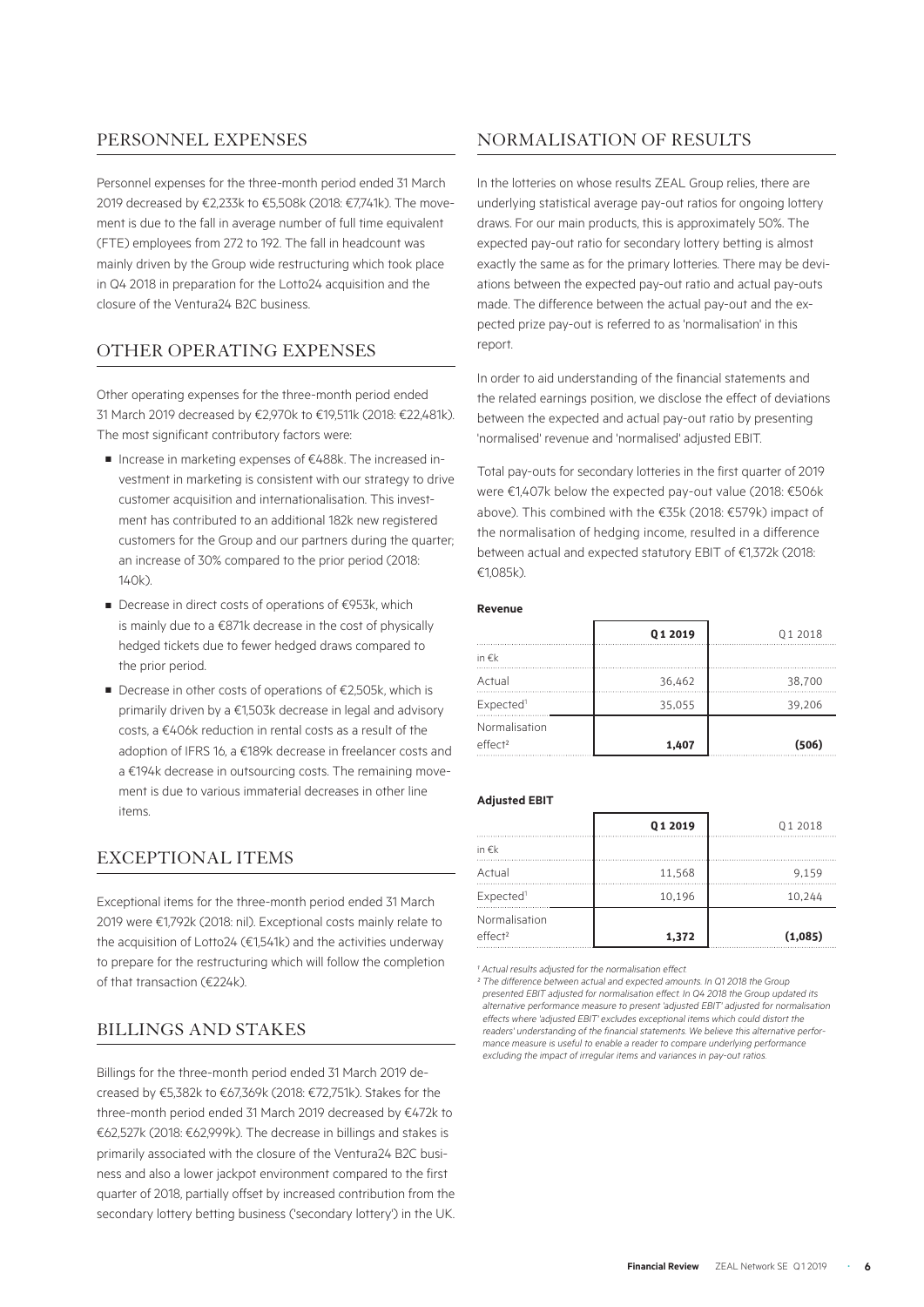# EARNINGS PER SHARE (EPS)

EPS for the three-month period ended 31 March 2019 increased by €0.08 to €0.83 (2018 Restated: €0.75), due to an increase in the profit after tax of €605k compared to the prior period. EPS has been restated as a result of the restatement of the loss on financial assets from other comprehensive income to results from financing and investing activities. In line with the requirements of IFRS, the 2018 EPS has also been restated for the impact of the purchase of treasury shares by the Group in July 2018.

# NET CASH POSITION

Net cash as at 31 March 2019, increased by €27,133k to €102,132k (2018: €74,999k). The increase in net cash is due to a €21,423k increase in cash (excluding pledged cash) and short-term deposits and a €8,610k decrease in the hedging reserve due to the implementation of the new ILS structure. This was offset by a €2,900k change in other working capital balances.

# CASH FLOW

|                                                                                        | 012019  | 012018   |
|----------------------------------------------------------------------------------------|---------|----------|
| in $\notin k$                                                                          |         | Restated |
| Cash inflow from operating activities                                                  | ን ዓዓ4   | 6553     |
| Cash used in investing activities                                                      | (3.349) |          |
| Cash used in financing activities                                                      |         |          |
| Changes in cash and pledged cash and financial assets                                  |         |          |
| Cash and pledged cash and financial assets at the beginning of the period <sup>2</sup> | 145,887 | 112.375  |
| Cash and pledged cash and financial assets at the end of the period?                   | 145.038 | 118.702  |

<sup>1</sup> The comparative information has been restated. Further details can be found on page 9.

*² In line with IFRS, for the purpose of the statement of cash flows, financial assets exclude €2,991k (2018: €6,760k)* 

*invested in equity funds at the end of the period. The 2018 comparative excludes €6,800k (2019: nil) invested in* 

*equity funds at the beginning of the period.* 

Cash inflow from operating activities for the three-month period ended 31 March 2019 decreased by €3,559k to €2,994k (2018 Restated: cash inflow of €6,553k). The decrease is partly due to the payment of costs in 2019, which had been provided for at December 2018. This is offset by the payment made in relation to the Group's operating leases being reclassified from operating activities to financing activities as a result of the adoption of IFRS 16 on 1 January 2019.

Investing outflow for the three-month period ended 31 March 2019 increased by €3,123k to €3,349k (2018: €226k). The outflow is primarily attributable to the acquisition of equity investment funds of €2,975k and €350k paid to acquire a further 15% investment in Wshful.

The adoption of IFRS 16 means that payments for leases previously classified as operating leases and presented within operating cashflows in 2018 are presented within financing cashflows in 2019. This results in an increase in financing outflows of €494k to €494k, compared to Q1 2018.

As of 31 March 2019, cash and pledged cash and short-term deposits increased by €26,336k to €145,038k (2018 Restated: €118,702). This includes the retention of €21,390k (2018: €30,000k) which is held to ensure myLotto24 Limited is sufficiently financed to pay jackpot winnings as they fall due.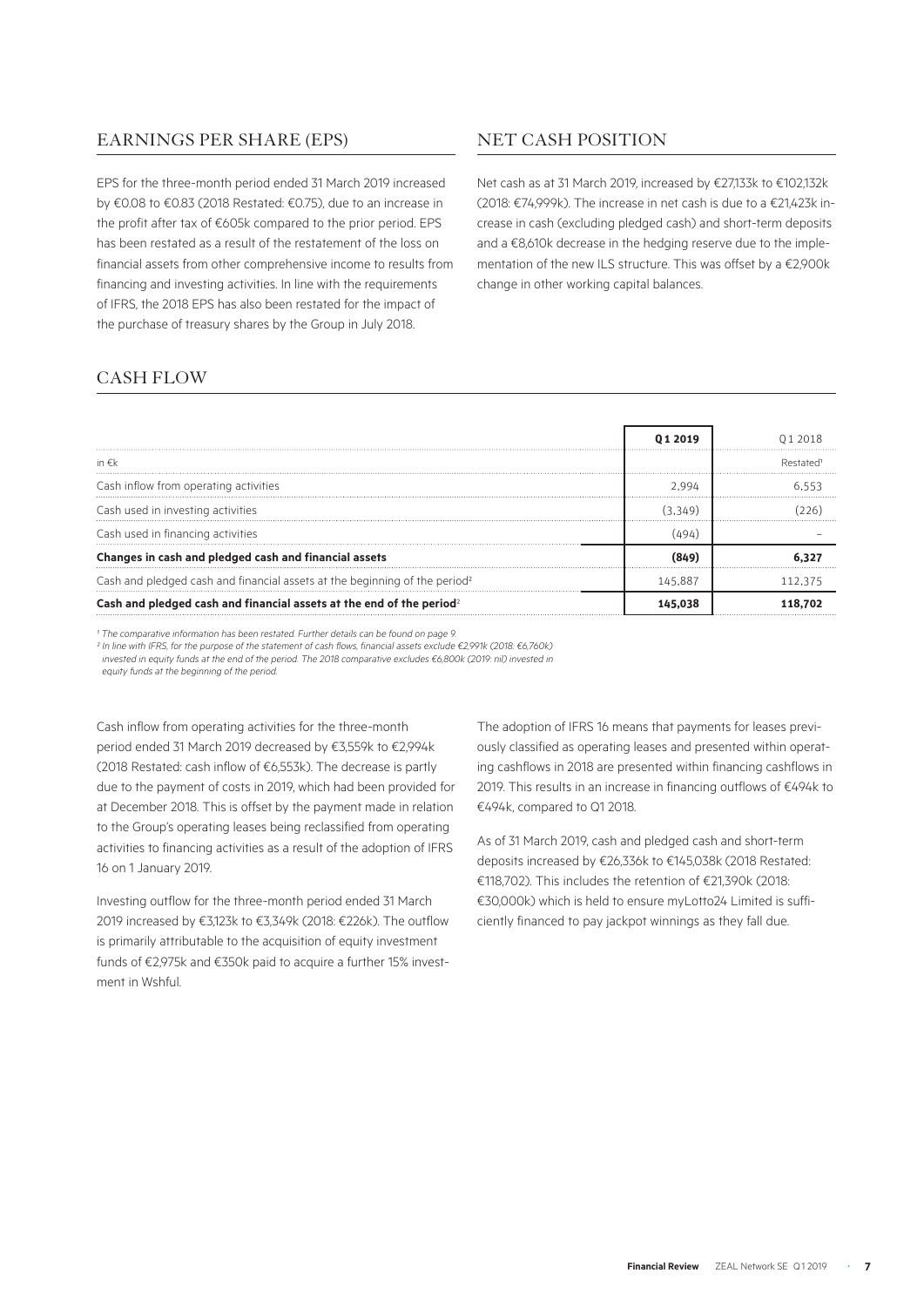# SELECTED NOTES

#### GENERAL INFORMATION

The unaudited Quarterly Statement for ZEAL Network SE (the 'Company') and its subsidiaries (collectively, 'ZEAL Group' or 'the Group') covers the period from 1 January 2019 to 31 March 2019. The date of the interim consolidated statement of financial position is 31 March 2019.

# GOING CONCERN

The Directors are satisfied that the Group has sufficient resources to continue in operation for the foreseeable future, a period no less than 12 months from the date of this report. Accordingly, they continue to adopt the going concern basis in preparing the Quarterly Statement.

# PRINCIPAL ACCOUNTING POLICIES

Except for the changes described below, the Group has consistently applied the accounting policies to all periods presented in this interim financial report.

#### ASSOCIATED COMPANIES

On 27 March 2019, the Group invested €350k (£300k) to acquire a 15% interest in Cloud Canyon Limited ('Wshful'), which is based in London, UK. This increased the interest held by the Group to 20%. As a result, the Group is now considered to have significant influence and so the investment is now accounted for as an associate.

Associated companies are those companies over which the Group has significant influence but no control, generally accompanied by a shareholding of 20% to 50%. Shares held in associated companies are accounted for using equity accounting.

Under equity accounting, the investment in the associated company is initially recognised at cost. The carrying amount of the investment is adjusted to recognise changes in the Group's share of the net assets of the associate from the acquisition date. Goodwill relating to the associated company is included in the carrying amount of the investment and is neither amortised nor individually tested for impairment.

The income statement reflects the Group's share of the results of operations of the associated company. When there has been a change recognised directly in the equity of the associated company, the Group recognises its share of any changes, when applicable, in its statement of changes in equity. Unrealised gains and losses resulting from transactions between the Group and the associated company are eliminated to the extent of the interest in the associate company.

At 31 March 2019, the Group's share of the loss of Wshful is immaterial. In future periods the profit or loss will be shown on the face of the income statement and will represent profit or loss after tax and non-controlling interests in the subsidiaries of the associated company. The financial statements of the associated company are prepared for the same reporting period as the Group. When necessary, adjustments are made to bring the accounting policies in line with those of the Group.

#### IFRS 16

The Group has applied IFRS 16 with a date of initial application of 1 January 2019. As a result, the Group has changed its accounting policy for lease contracts as detailed below. The Group applied IFRS 16 using the modified retrospective approach, under which the cumulative effect of initial application is recognised in retained earnings at 1 January 2019.

As a lessee, the Group previously classified leases as operating or finance leases based on its assessment of whether the lease transferred significantly all of the risks and rewards incidental to ownership of the underlying asset to the Group. Under IFRS 16, the Group recognises right of use assets and lease liabilities for most leases. The Group has applied the recognition exemption to short term leases of IT equipment and low value assets.

At transition, lease liabilities were measured at the present value of the remaining lease payment, discounted at the Group's incremental borrowing rate as at 1 January 2019. Right of use assets have been measured at their carrying amount as if IFRS 16 had been applied since the lease commencement date, discounted using the lessee's incremental borrowing rate at the date of initial application.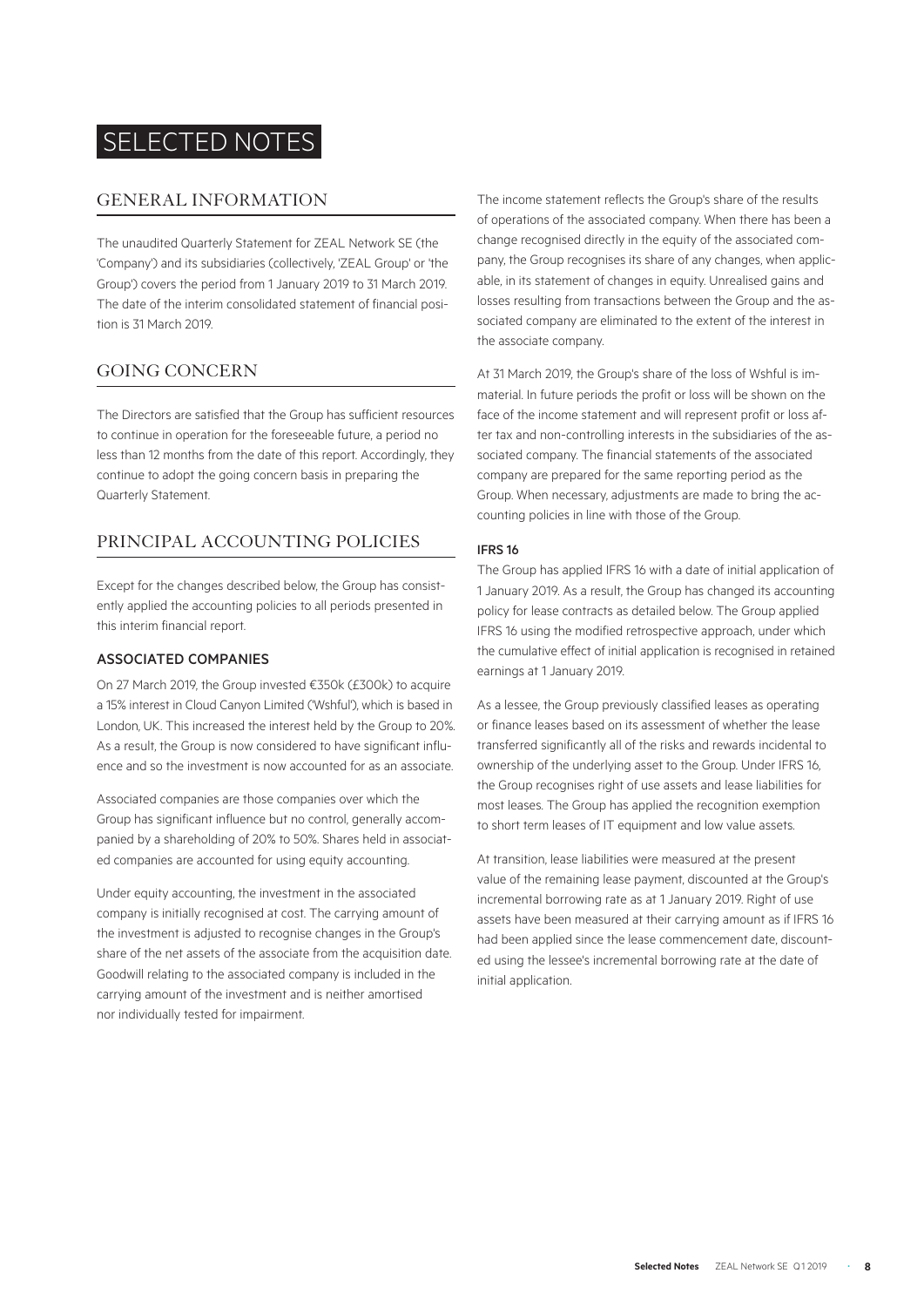The Group has applied the following practical expedients when applying IFRS 16 to leases previously classified as operating under IAS 17 and IFRIC 4:

- Applying a single discount rate to a portfolio of leases with similar characteristics,
- Applying the exemption not to recognise right of use assets and liabilities for leases with less than 12 months of lease term remaining at date of initial application,
- Excluding initial direct costs from measuring the right of use asset at the date of initial application,
- Using hindsight when determining the lease term if the contract contains options to extend or terminate the lease.

On transition to IFRS 16, the Group recognised €6,924k of right of use assets and €8,333k of lease liabilities, recognising the difference in retained earnings. In line with the requirements of IFRS 16, the deferred rent accruals for the London and Hamburg offices have been released to retained earnings, resulting in a net impact of €292k on retained earnings at 1 January 2019.

#### PRIOR PERIOD RESTATEMENT

#### CASH AND CASH EQUIVALENTS

In preparing the 2018 Annual Report, it was determined that the financial asset balance reported in the comparative periods contained investments in both fixed income funds and equity investments, such as equity funds. Under IAS 7, equity instruments cannot be classified as cash and cash equivalents. As a result the Q1 2018 comparative information has been restated. This has resulted in the cash flow statement for the period ended 31 March 2018 being restated. The Group held €6,760k and €6,800k of equity funds at 31 March 2018 and 31 December 2017, respectively.

The opening cash and cash equivalents balance in the Q1 2018 statement of cash flows has been reduced from €119,175k to €112,375k to reflect the removal of the 31 December 2017 equity funds. The financial assets balance in the Q1 2018 statement of cash flows has been reduced from €27,036k to €20,276k to reflect the removal of the 31 March 2018 equity funds. Other non-cash charges have been restated from a loss of €69k to a gain of €58k to remove the fair value movement in equity funds in the period.

There is no impact on the classification of financial assets in the interim consolidated statement of financial position or the interim consolidated income statement as a result of this restatement.

#### **FINANCIAL ASSETS**

On adoption of IFRS 9 on 1 January 2018, the Group classified financial assets (investments in fixed income funds and equity funds) previously held as available-for-sale, as investments held at fair value through profit or loss (FVPL). Under IAS 39, all gains and losses on disposal of short-term financial assets were recognised in OCI and recycled to the income statement on disposal. The loss of €87k previously recognised in OCI has been reclassified to results from financing and investing activities in the interim consolidated income statement. The result from financing and investing activities has been restated from €64k to €151k. Profit before income tax has been restated from €9,095k to €9,008k and profit attributable to the equity shareholders of the Company has been restated from €6,368k to €6,281k.

Following the reduction to profit attributable to the equity shareholders of the Company, earnings per share has been restated from €0.76 to €0.75.

# RELATED PARTIES

There has been no change in the related parties or their activities since the issue of the 2018 Annual Report on 20 March 2019.

#### SUBSEQUENT EVENTS

93.04% of Lotto24 shareholders accepted our offer, and we expect to formally reunite our businesses on 14 May 2019.

There were no other significant events after the balance sheet date that require separate disclosure.

#### APPROVAL

The Quarterly Statement was approved by the Executive Board of Directors on 7 May 2019.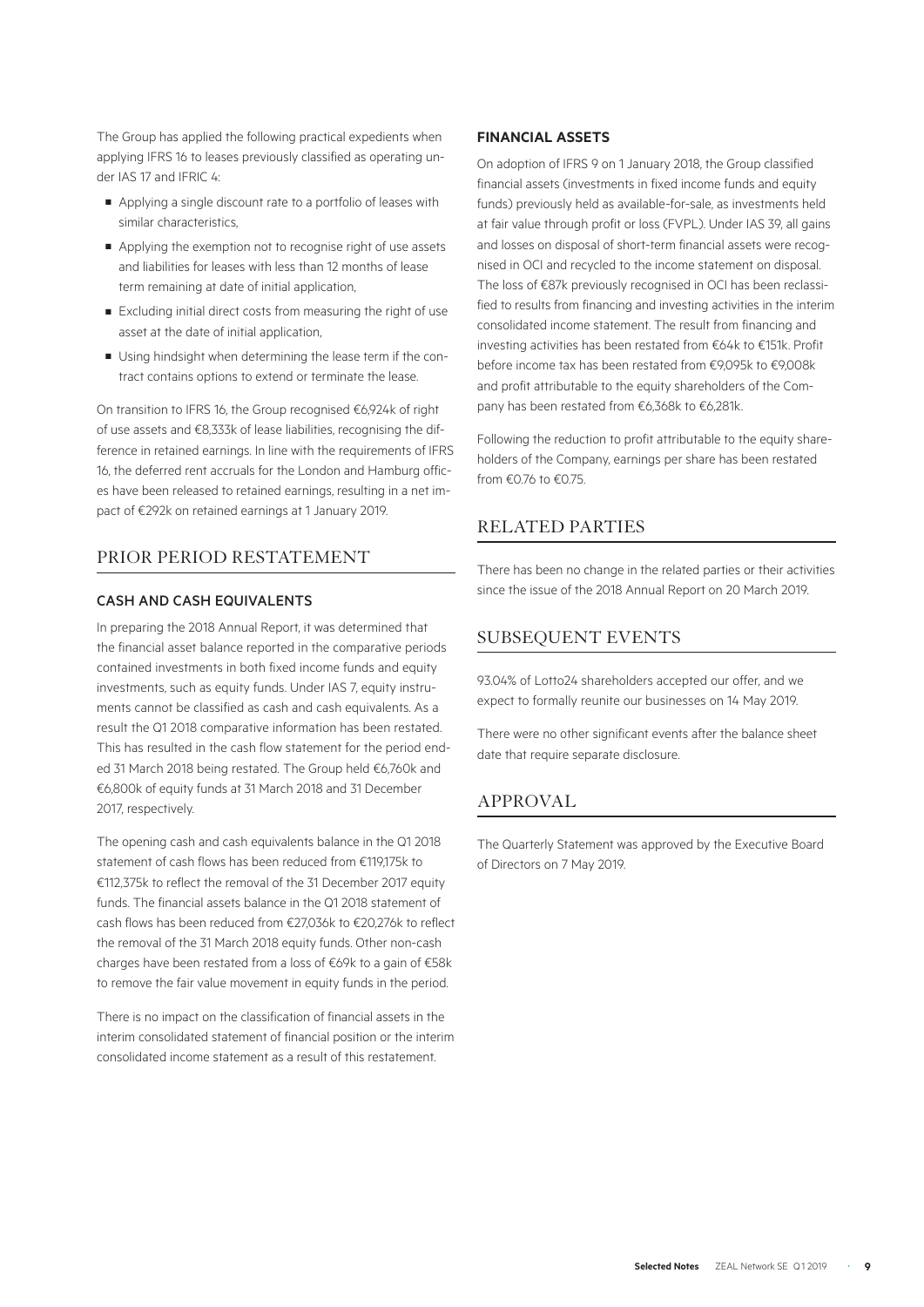# FINANCIAL STATEMENTS

## **INTERIM CONSOLIDATED INCOME STATEMENT AND STATEMENT OF COMPREHENSIVE INCOME (UNAUDITED) FOR THE THREE MONTHS ENDED 31 MARCH 2019 AND 31 MARCH 2018**

|                                                                           | Q1 2019   | 012018    |
|---------------------------------------------------------------------------|-----------|-----------|
| in $\epsilon$ k                                                           |           | Restated  |
| Revenue                                                                   | 36,462    | 38,700    |
| Other operating income                                                    | 911       | 1,130     |
| <b>Total Operating Performance (TOP)</b>                                  | 37,373    | 39,830    |
| Personnel expenses                                                        | (5,508)   | (7, 741)  |
| Other operating expenses                                                  | (19, 511) | (22, 481) |
| Marketing expenses                                                        | (5, 157)  | (4,669)   |
| Direct costs of operations                                                | (10, 648) | (11,601)  |
| Other costs of operations                                                 | (3,706)   | (6,211)   |
| Exchange rate differences                                                 | (153)     | (150)     |
| Depreciation and amortisation of non-current assets                       | (269)     | (299)     |
| Depreciation of right of use assets                                       | (364)     |           |
| Result from operating activities before exceptional items (Adjusted EBIT) | 11,568    | 9,159     |
| Exceptional items                                                         | (1,792)   |           |
| <b>Result from operating activities (EBIT)</b>                            | 9,776     | 9,159     |
| Finance income                                                            | 30        | 20        |
| Finance costs                                                             | (142)     | (84)      |
| Gain/(loss) on financial assets                                           | 173       | (87)      |
| Results from financing and investing activities                           | 61        | (151)     |
| Profit before income tax                                                  | 9,837     | 9,008     |
| Income fax expense                                                        | (2,951)   | (2, 727)  |
| Profit attributable to the equity shareholders of the Company             | 6,886     | 6,281     |
| Earnings per share for profit attributable                                |           |           |
| to ordinary equity holders of the Company                                 | €         | €         |
| Basic and diluted earnings per share                                      | 0.83      | 0.75      |

|                                                                                                           | 01 2019 | 012018   |
|-----------------------------------------------------------------------------------------------------------|---------|----------|
| in $\epsilon$ k                                                                                           |         | Restated |
| Profit for the period                                                                                     | 6.886   |          |
| Other comprehensive income                                                                                |         |          |
| Items that will not be reclassified to profit or loss                                                     |         |          |
| Changes in fair value of financial assets at fair value through<br>other comprehensive income, net of tax | 134     |          |
| Items that may be reclassified to profit or loss in subsequent periods                                    |         |          |
| Exchange gain on translation of foreign operations                                                        |         |          |
| Other comprehensive income net of tax                                                                     | 134     |          |
| Total comprehensive income attributable<br>to the equity shareholders of the Company                      |         |          |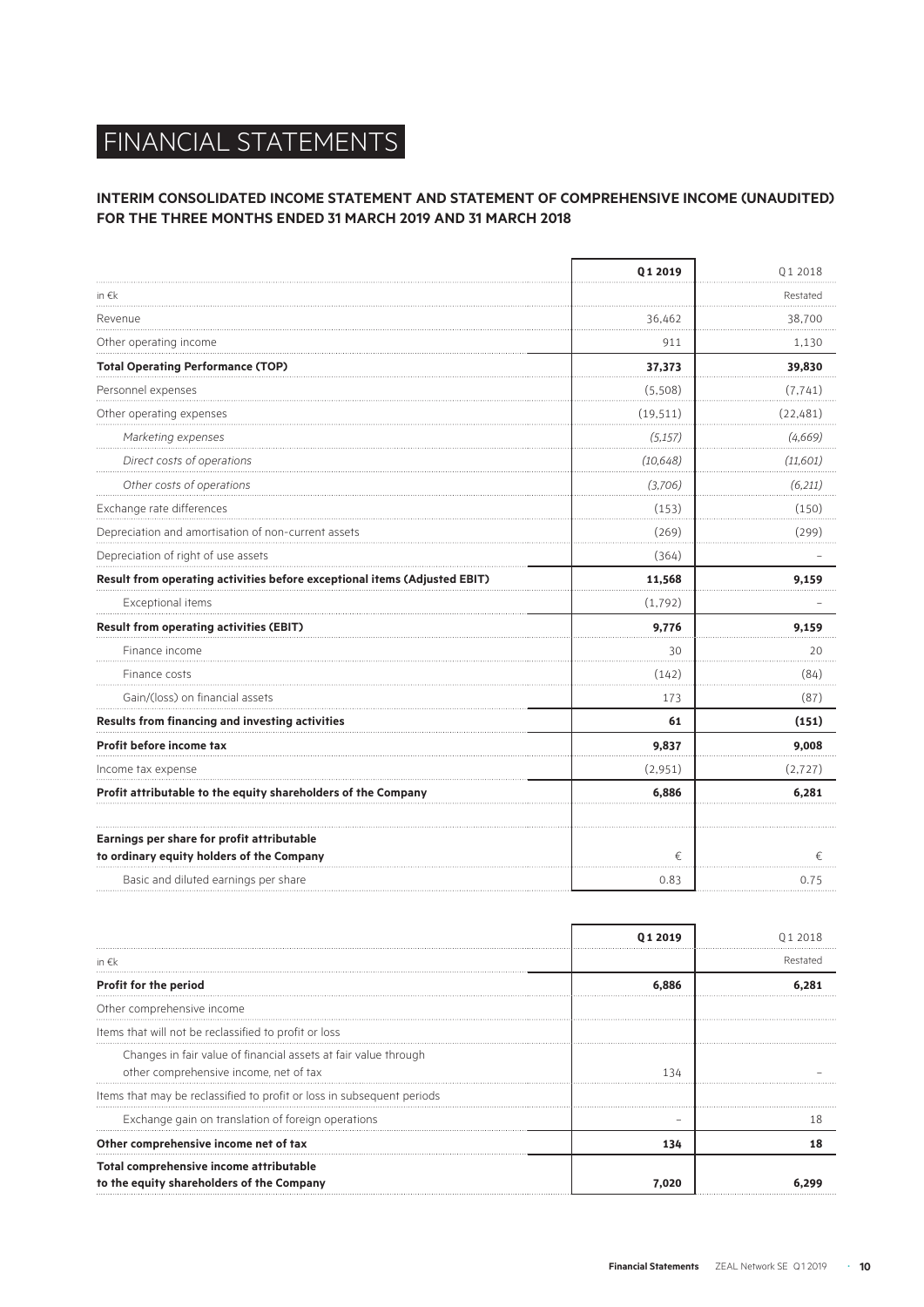### **INTERIM CONSOLIDATED STATEMENT OF FINANCIAL POSITION (UNAUDITED) AS AT 31 MARCH 2019 AND 31 DECEMBER 2018**

|                                            | As at 31 March 2019 | As at 31 December 2018 |  |
|--------------------------------------------|---------------------|------------------------|--|
| <b>ASSETS</b> in €k                        |                     |                        |  |
| Non-current assets                         |                     |                        |  |
| Property, plant and equipment              | 2,130               | 2,425                  |  |
| Right of use asset                         | 6,560               |                        |  |
| Intangible assets                          | 259                 | 301                    |  |
| Deferred tax assets                        | 356                 | 627                    |  |
| Other investments                          | 3,455               | 3,433                  |  |
| Shares in associated companies             | 464                 |                        |  |
| Other assets and prepaid expenses          | 147                 | 146                    |  |
| <b>Total non-current assets</b>            | 13,371              | 6,932                  |  |
| <b>Current assets</b>                      |                     |                        |  |
| Income tax receivable                      | 39                  | 39                     |  |
| Trade receivables and other current assets | 10,406              | 16,354                 |  |
| Financial assets                           | 16,048              | 12,894                 |  |
| Cash and pledged cash                      | 131,981             | 132,993                |  |
| <b>Total current assets</b>                | 158,474             | 162,280                |  |
| <b>TOTAL ASSETS</b>                        | 171,845             | 169,212                |  |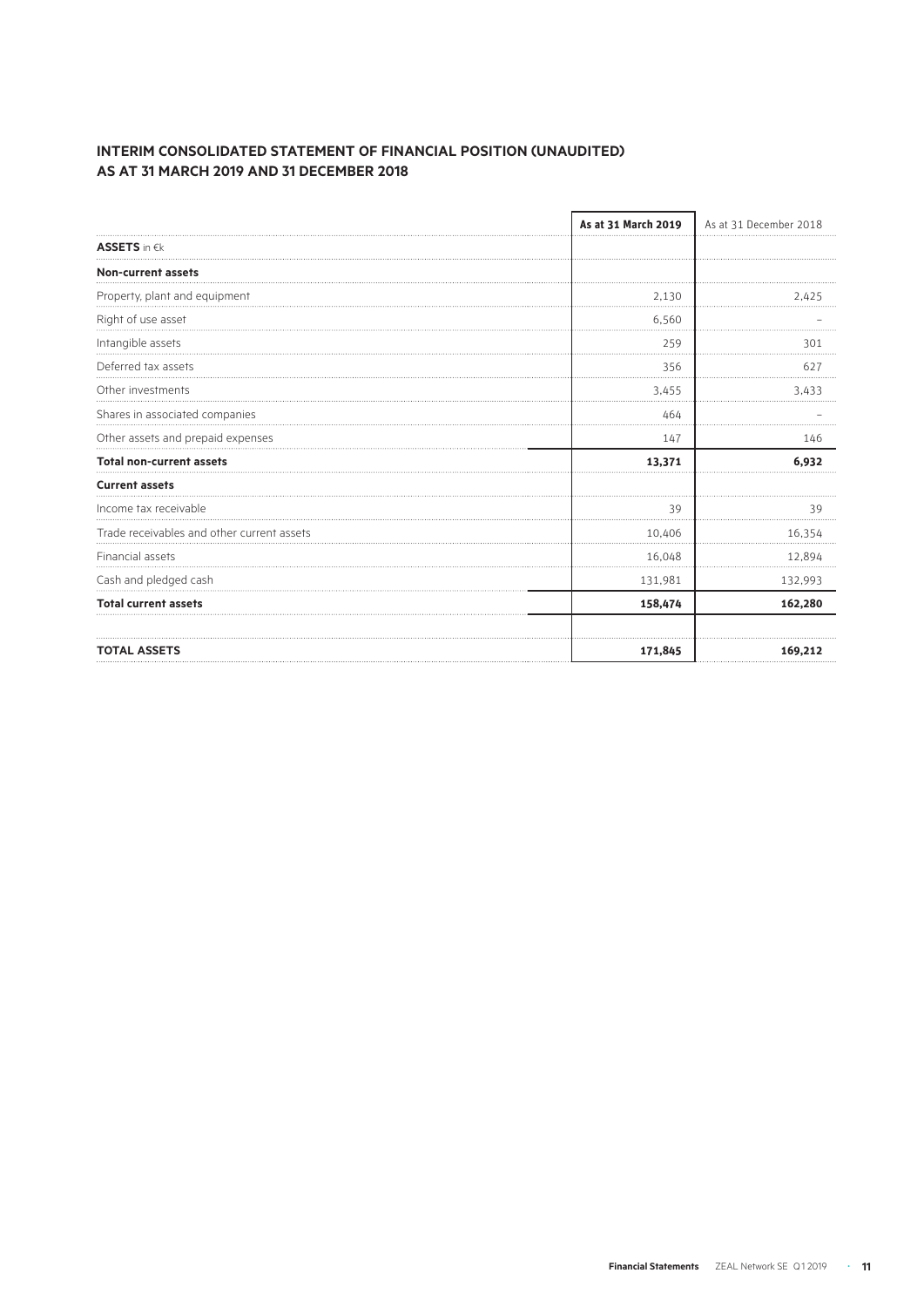|                                       | As at 31 March 2019 | As at 31 December 2018 |
|---------------------------------------|---------------------|------------------------|
| <b>EQUITY &amp; LIABILITIES in €k</b> |                     |                        |
| <b>Non-current liabilities</b>        |                     |                        |
| Other liabilities                     | 448                 | 1,758                  |
| Provisions                            | 2,148               | 2,160                  |
| Lease liability                       | 6,530               |                        |
| <b>Total non-current liabilities</b>  | 9,126               | 3,918                  |
| <b>Current liabilities</b>            |                     |                        |
| Trade payables                        | 3,158               | 3,425                  |
| Other liabilities                     | 18,844              | 25,424                 |
| Financial liabilities                 | 116                 | 106                    |
| Deferred income                       | 1,908               | 3,098                  |
| Income tax liabilities                | 4,546               | 5,702                  |
| Provisions                            | 2,597               | 4,341                  |
| Lease liability                       | 1,624               |                        |
| <b>Total current liabilities</b>      | 32,793              | 42,096                 |
| Equity                                |                     |                        |
| Subscribed capital                    | 8,385               | 8,385                  |
| Share premium                         | 21,578              | 21,578                 |
| Treasury shares                       | (1,903)             | (1,903)                |
| Other reserves                        | 361                 | 227                    |
| Foreign currency translation reserve  | 201                 | 201                    |
| Retained earnings                     | 101,304             | 94,710                 |
| <b>Total equity</b>                   | 129,926             | 123,198                |
| <b>TOTAL EQUITY &amp; LIABILITIES</b> | 171,845             | 169,212                |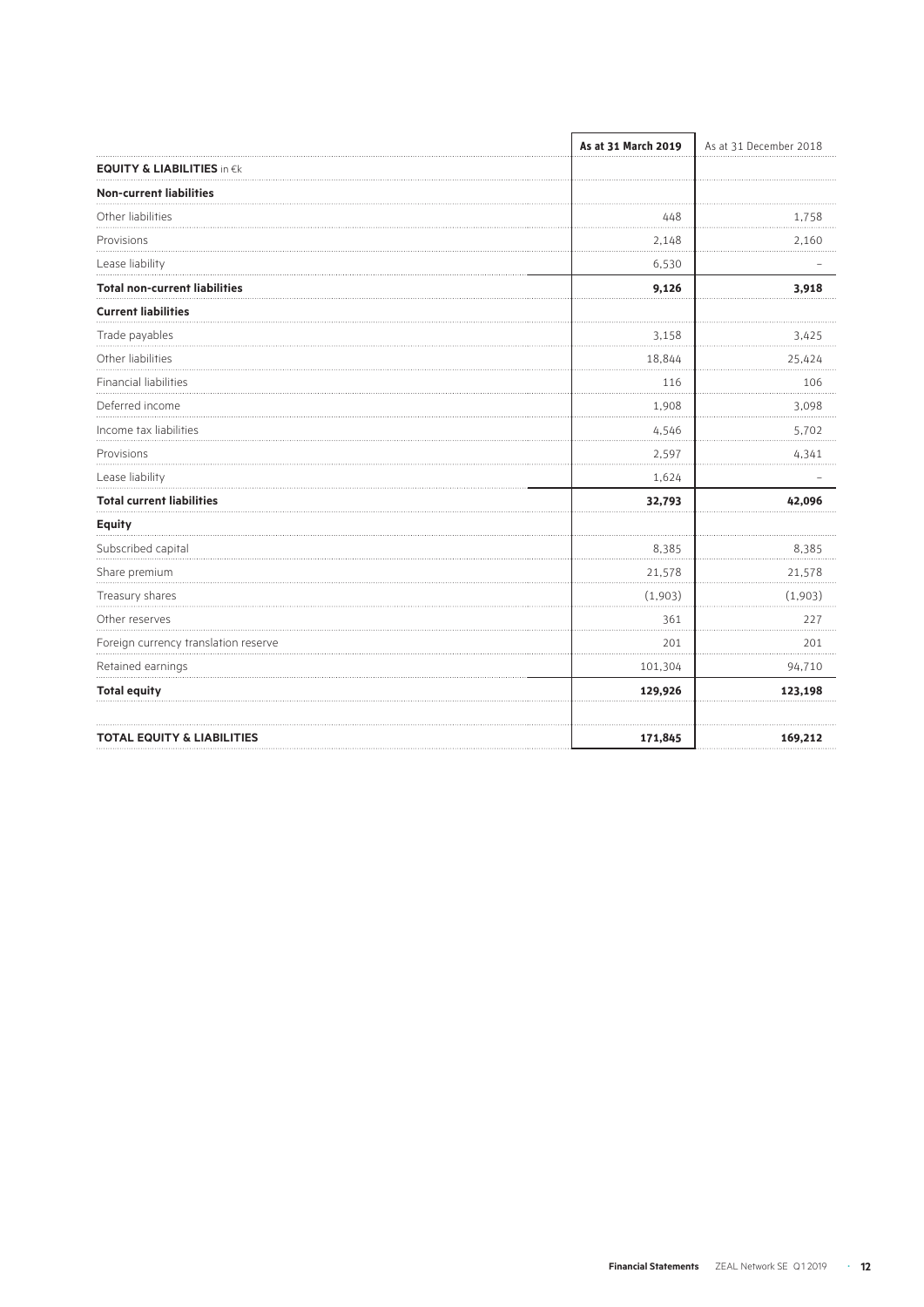## **INTERIM CONSOLIDATED CASH FLOW STATEMENT (UNAUDITED) FOR THE THREE MONTHS ENDED 31 MARCH 2019 AND 31 MARCH 2018**

|                                                                                     | Q1 2019  | Q12018   |
|-------------------------------------------------------------------------------------|----------|----------|
| in $\epsilon$ k                                                                     |          | Restated |
| Profit from continuing operations before tax                                        | 9,837    | 9,008    |
| Adjustments for                                                                     |          |          |
| Depreciation and amortisation of non-current assets                                 | 269      | 299      |
| Depreciation of right of use assets                                                 | 364      |          |
| Finance income                                                                      | (30)     | (20)     |
| Finance costs                                                                       | 60       | 84       |
| Finance costs - lease liability                                                     | 82       |          |
| Other non-cash changes                                                              | 24       | 58       |
| Changes in                                                                          |          |          |
| Trade receivables and other assets                                                  | 5,947    | 2,439    |
| Trade payables                                                                      | (267)    | (1,948)  |
| Other liabilities                                                                   | (6, 547) | (174)    |
| <b>Financial liabilities</b>                                                        | 10       | 9        |
| Deferred income                                                                     | (1, 190) | (189)    |
| Provisions                                                                          | (1,756)  |          |
| Interest received                                                                   | 30       | 20<br>.  |
| Interest paid                                                                       | (60)     | (84)     |
| Interest paid on lease liability                                                    | (82)     |          |
| Income taxes paid                                                                   | (3,697)  | (2,949)  |
| Cash inflow from operating activities                                               | 2,994    | 6,553    |
| Cash flow from investing activities                                                 |          |          |
| Payments for acquisition of intangible assets                                       |          | (2)      |
| Payments for acquisition of property, plant and equipment                           | (24)     | (224)    |
| Payment for investment in associated company                                        | (350)    |          |
| Payment for investment in equity funds                                              | (2, 975) |          |
| Net cash outflow from investing activities                                          | (3, 349) | (226)    |
|                                                                                     |          |          |
| Payments for lease liability                                                        | (494)    |          |
| Net cash outflow from financing activities                                          | (494)    |          |
| Net increase/(decrease) in cash, pledged cash and financial assets                  | (849)    | 6,327    |
| Cash, pledged cash and financial assets at the beginning of the year                | 145,887  | 112,375  |
| Cash, pledged cash and financial assets at the end of the period                    | 145,038  | 118,702  |
| Composition of cash, pledged cash and<br>financial assets at the end of the period: |          |          |
| Cash and pledged cash                                                               | 131,981  | 98,426   |
| Financial assets                                                                    | 13,057   | 20,276   |
|                                                                                     | 145,038  | 118,702  |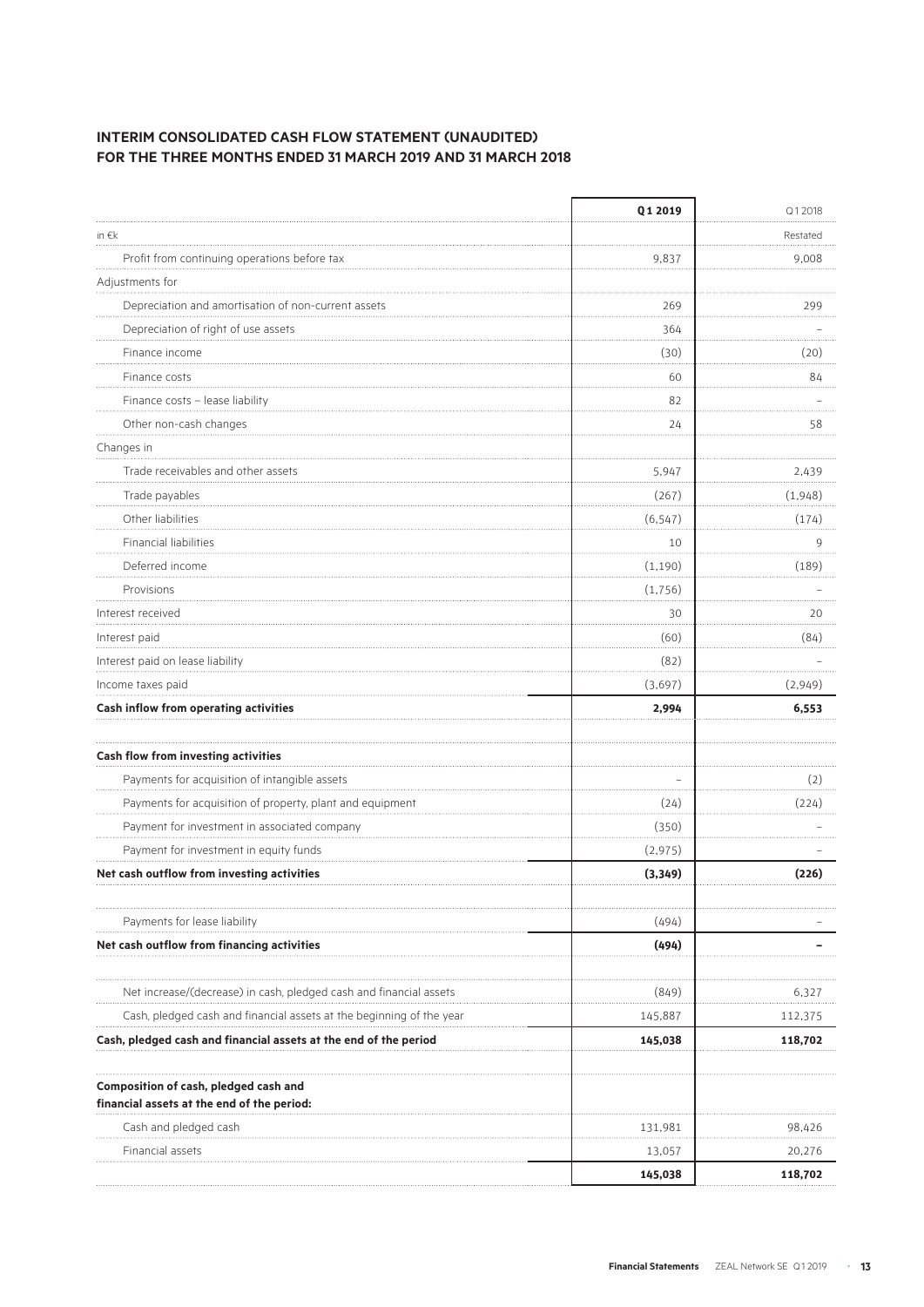#### **INTERIM CONSOLIDATED STATEMENT OF CHANGES IN EQUITY (UNAUDITED) FOR THE YEAR ENDED 31 DECEMBER 2018 AND FOR THE THREE MONTHS ENDED 31 MARCH 2019 AND 31 MARCH 2018**

|                                                         | Subscribed | Share   | Treasury                 | Other    | Retained | Currency<br>translation | <b>Total</b> |
|---------------------------------------------------------|------------|---------|--------------------------|----------|----------|-------------------------|--------------|
|                                                         | capital    | premium | shares                   | reserves | earnings | adjustments             | equity       |
| in $\epsilon$ k                                         |            |         |                          |          |          |                         |              |
| As at 1 January 2018                                    | 8,385      | 21,578  |                          | (560)    | 77,030   | 183                     | 106,616      |
| Reclassification<br>on adoption of IFRS 9               |            |         |                          | 642      | (642)    | ÷,                      |              |
| Profit for the period <sup>1</sup>                      |            |         |                          |          | 6,281    |                         | 6,281        |
| Other comprehensive<br>income <sup>1</sup>              |            |         |                          |          |          | 18                      | 18           |
| <b>Total comprehensive</b>                              |            |         |                          |          |          |                         |              |
| income for the period                                   |            |         |                          |          | 6,281    | 18                      | 6,299        |
| As at 31 March 2018                                     | 8,385      | 21,578  |                          | 82       | 82,669   | 201                     | 112,915      |
| Profit for the period                                   |            |         |                          |          | 20,382   | $\overline{a}$          | 20,382       |
| Other comprehensive income                              |            |         |                          | 145      |          |                         | 145          |
| <b>Total comprehensive income</b>                       |            |         |                          |          |          |                         |              |
| for the period                                          |            |         |                          | 145      | 20,382   |                         | 20,527       |
| Transactions with owners<br>in their capacity as owners |            |         |                          |          |          |                         |              |
| Treasury shares acquired                                |            |         | (1,903)                  |          |          |                         | (1,903)      |
| Dividends paid                                          |            |         |                          |          | (8, 341) | $\qquad \qquad -$       | (8, 341)     |
| As at 31 December 2018                                  | 8,385      | 21,578  | (1,903)                  | 227      | 94,710   | 201                     | 123,198      |
| Reclassification<br>on adoption of IFRS 16              |            |         |                          |          | (292)    |                         | (292)        |
| Profit for the period                                   |            |         |                          |          | 6,886    | .                       | 6,886        |
| Other comprehensive<br>income                           |            | ۳       | $\overline{\phantom{0}}$ | 134      |          | $\equiv$                | 134          |
| <b>Total comprehensive</b>                              |            |         |                          |          |          |                         |              |
| income for the period                                   |            |         |                          | 134      | 6,886    |                         | 7,020        |
| As at 31 March 2019                                     | 8,385      | 21,578  | (1,903)                  | 361      | 101,304  | 201                     | 129,926      |

*¹ Comparative information has been restated. For further details see page 9.*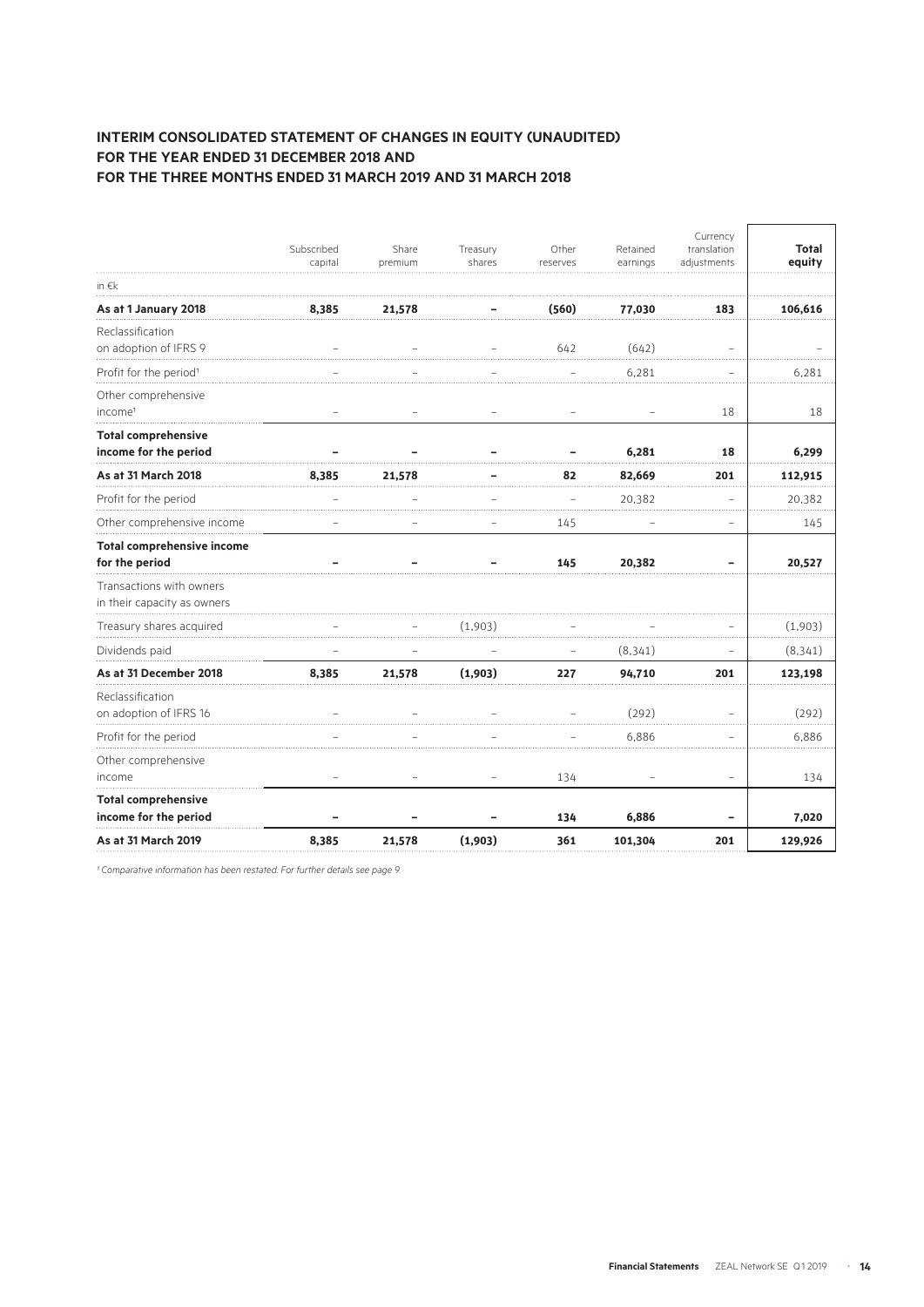# SEGMENT REPORTING

The Group's operating segments are Lottery Betting, Lottovate and ZEAL Ventures. This is consistent with the internal reporting provided to the Chief Operating Decision Maker (CODM), being the Executive Board of Directors.

The costs attributable to the operating activities of ZEAL Ventures are not separately disclosed. These costs do not meet the quantitative threshold requirements for separately identifiable segment reporting and are instead proportionally allocated to the Lottery Betting and Lottovate segments.

The results for Q1 2019 in the Lottovate segment do not contain any activities for Lotto Network or the Ventura24 B2C business, as both of these operations were closed in Q4 2018. There has been no other change in the results or activities of the individual segments since the issue of the 2018 Annual Report on 20 March 2019.

#### **Business unit segment reporting**

| Q1 2019                                     | Lottery<br>Betting | Lottovate | <b>Business</b><br>unit total | Normalisation<br>adjustments | Other<br>adjustments | <b>Statutory</b><br>total |
|---------------------------------------------|--------------------|-----------|-------------------------------|------------------------------|----------------------|---------------------------|
| in $\epsilon$ k                             |                    |           |                               |                              |                      |                           |
| Revenue from secondary lottery              | 26,184             |           | 26,184                        | 1,190                        | 46                   | 27,420                    |
| Revenue from Instant Win Games              | 3.733              |           | 3,733                         | 217                          |                      | 3.950                     |
| Revenue from ticket sales<br>and commission | 3,823              | 1,269     | 5,092                         |                              |                      | 5,092                     |
| Other operating income                      | 882                | 90        | 972                           | (35)                         | (26)                 | 911                       |
| <b>Total operating performance (TOP)</b>    | 34.622             | 1,359     | 35,981                        | 1.372                        | 20                   | 37,373                    |
| <b>EBITDA</b>                               | 12.188             | (1.184)   | 11,004                        | 1.372                        | (175)                | 12,201                    |
| Depreciation/amortisation                   | (496)              | (137)     | (633)                         |                              |                      | (633)                     |
| <b>Adjusted EBIT</b>                        | 11.692             | (1.321)   | 10,371                        | 1,372                        | (175)                | 11,568                    |
| Exceptional items                           |                    |           | (1,792)                       |                              |                      | (1,792)                   |
| <b>EBIT</b>                                 |                    |           | 8,579                         | 1.372                        | (175)                | 9,776                     |
| Financing and investing result              |                    |           |                               |                              | 61                   | 61                        |
| <b>EBT</b>                                  |                    |           | 8.579                         | 1.372                        | (114)                | 9,837                     |
| Income tax                                  |                    |           |                               |                              | (2,951)              | (2,951)                   |
| Net profit/(loss)                           |                    |           | 8,579                         | 1,372                        | (3.065)              | 6.886                     |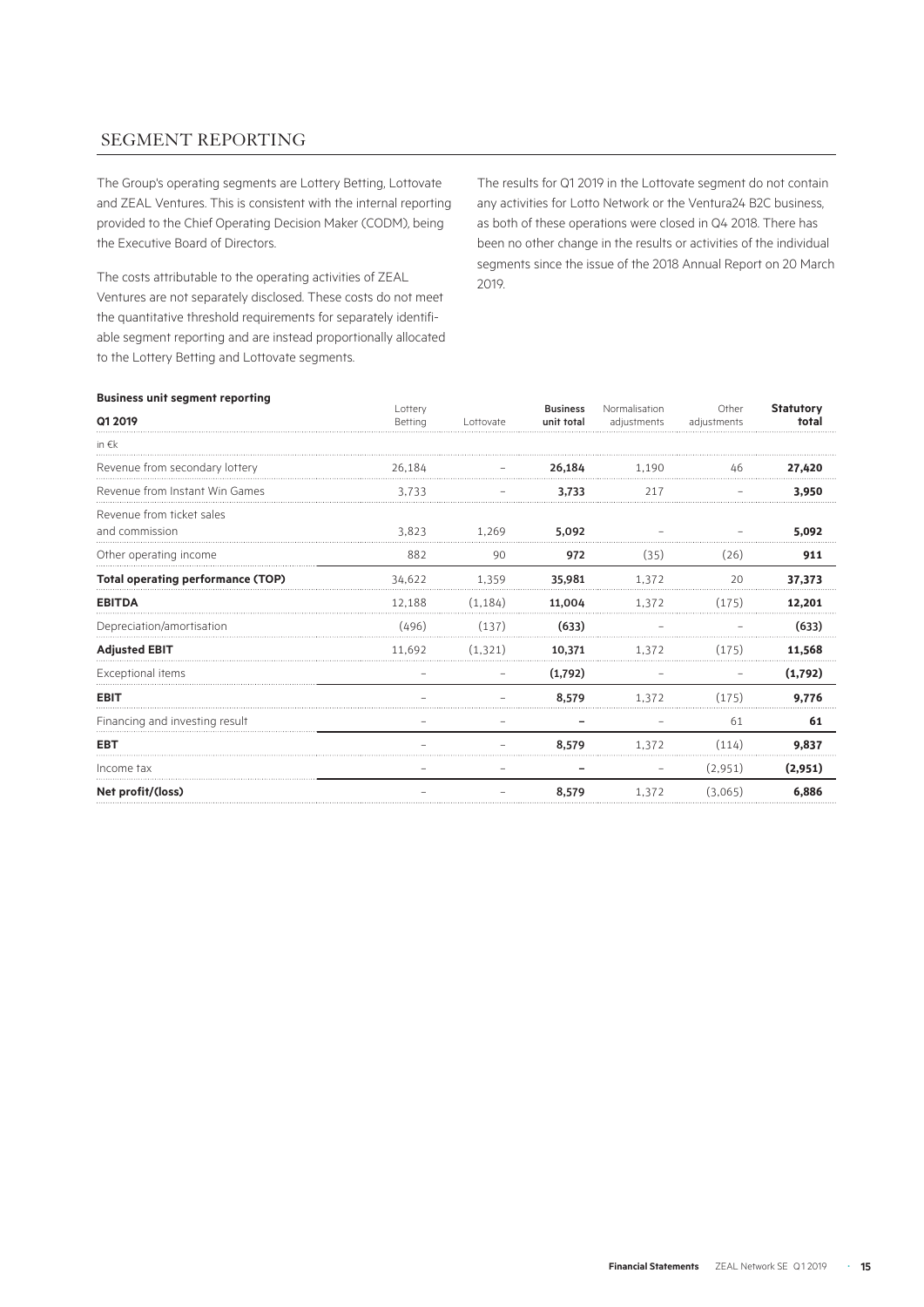#### **Business unit segment reporting**

| Q1 2018                                  | Lottery |           | <b>Business</b> | Normalisation | Other       | <b>Statutory</b> |
|------------------------------------------|---------|-----------|-----------------|---------------|-------------|------------------|
| <b>Restated</b>                          | Betting | Lottovate | unit total      | adjustments   | adjustments | total            |
| in $\epsilon$ k                          |         |           |                 |               |             |                  |
| Revenue from secondary lottery           | 30.257  |           | 30.257          | (1,373)       | 51          | 28,935           |
| Revenue from Instant Win Games           | 2,994   |           | 2,994           | 867           |             | 3,861            |
| Revenue from ticket sales                |         |           |                 |               |             |                  |
| and commission                           | 3,824   | 2,080     | 5,904           |               |             | 5,904            |
| Other operating income                   | 1.622   | 91        | 1,713           | (579)         | (4)         | 1,130            |
| <b>Total operating performance (TOP)</b> | 38.697  | 2.171     | 40,868          | (1.085)       | 47          | 39,830           |
| <b>EBITDA</b>                            | 12.933  | (2.013)   | 10,920          | (1.085)       | (377)       | 9,458            |
| Depreciation/amortisation                | (227)   | (72)      | (299)           |               |             | (299)            |
| <b>EBIT</b>                              | 12.706  | (2.085)   | 10,621          | (1.085)       | (377)       | 9.159            |
| Financing and investing result           |         |           |                 |               | (151)       | (151)            |
| EBT                                      |         |           | 10,621          | (1,085)       | (528)       | 9,008            |
| Income tax                               |         |           |                 |               | (2,727)     | (2,727)          |
| Net profit/(loss)                        |         |           | 10,621          | (1,085)       | (3,255)     | 6,281            |

*The table has been restated to separately disclose the revenue earned from different revenue streams, in accordance* 

*with IFRS 15, and for the impact of the restatement of the €87k loss on financial assets from other comprehensive income* 

*to financing and investing results in income statement.*